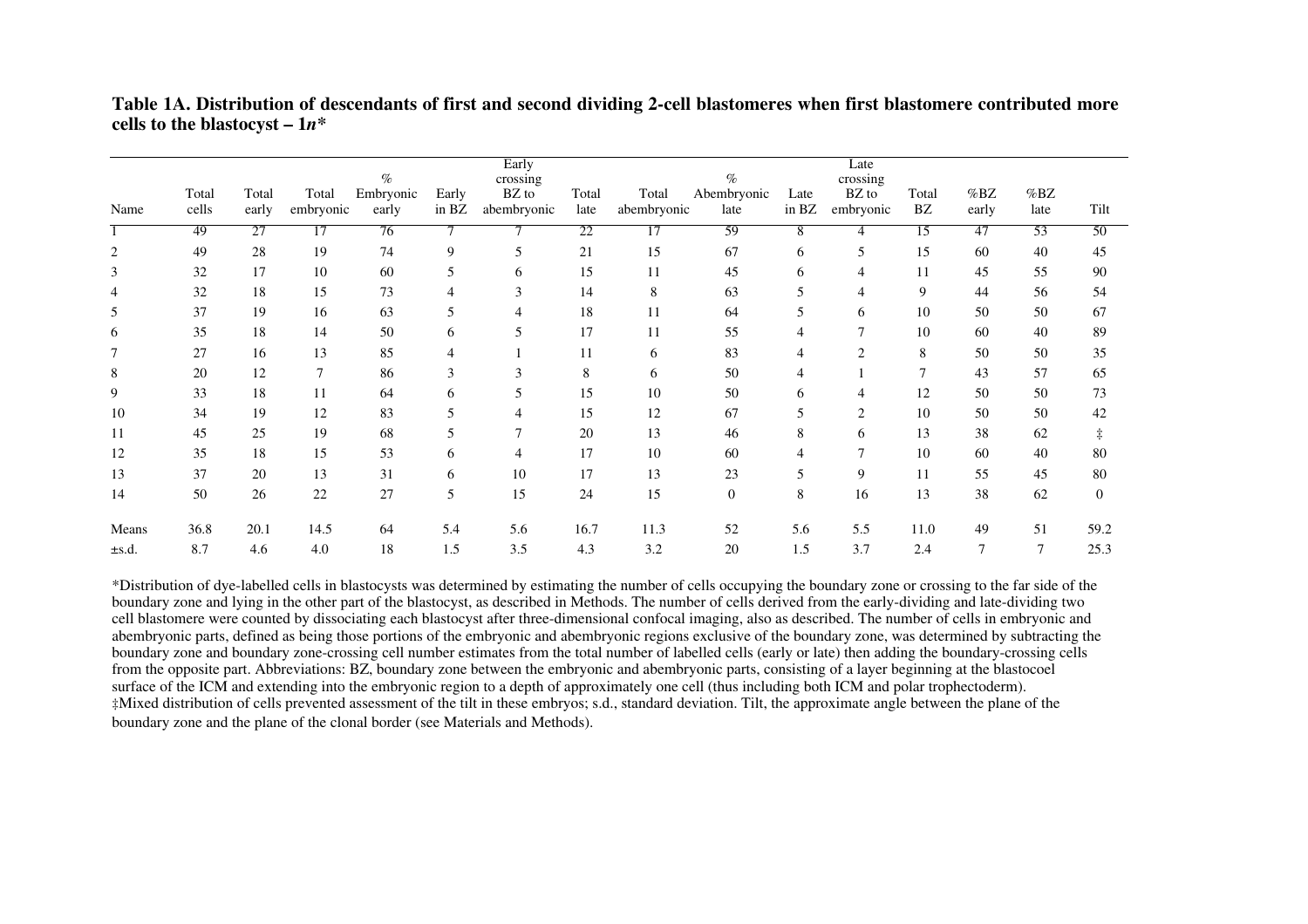|                |       |       |           |           |                | Early       |       |                |                 |         | Late      |       |       |                 |                |
|----------------|-------|-------|-----------|-----------|----------------|-------------|-------|----------------|-----------------|---------|-----------|-------|-------|-----------------|----------------|
|                |       |       |           | $\%$      |                | crossing    |       |                | $\%$            |         | crossing  |       |       |                 |                |
|                | Total | Total | Total     | Embryonic | Early          | BZ to       | Total | Total          | Abembryonic     | Late    | BZ to     | Total | % BZ  | % BZ            |                |
| Name           | cells | early | embryonic | early     | in $BZ$        | abembryonic | late  | abembryonic    | late            | in $BZ$ | embryonic | BZ    | early | late            | Tilt           |
|                | 32    | 15    | 11        | 45        |                |             | 17    | 10             | $\overline{50}$ | 6       | 6         | 11    | 45    | $\overline{55}$ | $\ddagger$     |
| 2              | 24    | 11    | 3         | 33        | 5              | 5           | 13    | 13             | 62              | 3       | 2         | 8     | 63    | 38              | 90             |
| 3              | 28    | 13    | 10        | 50        | 3              | 5           | 15    | 10             | 50              | 5       | 5         | 8     | 38    | 63              | $\ddagger$     |
| $\overline{4}$ | 30    | 15    | 12        | 42        | 5              | 5           | 15    | 8              | 38              | 5       | 7         | 10    | 50    | 50              | 85             |
| 5              | 27    | 10    | 9         | 44        | 5              |             | 17    | 9              | 89              | 4       | 5         | 9     | 56    | 44              | 25             |
| 6              | 32    | 14    | 12        | 58        | 2              | 5           | 18    | 11             | 55              | 7       | 5         | 9     | 22    | 78              | $\ddagger$     |
| $\tau$         | 31    | 15    | 12        | 50        | 6              | 3           | 16    | 10             | 70              | 3       | 6         | 9     | 67    | 33              | $\ddagger$     |
| 8              | 32    | 15    | 12        | 42        | $\overline{4}$ | 6           | 17    | 11             | 45              | 5       | 7         | 9     | 44    | 56              | 75             |
| 9              | 30    | 13    | 13        | 85        |                |             | 17    | $\overline{7}$ | 86              | 9       | 2         | 10    | 10    | 90              | 10             |
| 10             | 46    | 21    | 20        | 30        | $\overline{4}$ | 11          | 25    | 15             | 27              | 7       | 14        | 11    | 36    | 64              | 70             |
| 11             | 28    | 14    | 13        | 8         | 6              |             | 14    | $\overline{7}$ | $\overline{0}$  | 2       | 12        | 8     | 75    | 25              | 10             |
| 12             | 39    | 18    | 15        | 33        | $\overline{2}$ | 11          | 21    | 14             | 21              | 8       | 10        | 10    | 20    | 80              | $\overline{0}$ |
| Means          | 31.6  | 14.5  | 11.8      | 43        | 4.0            | 5.4         | 17.1  | 10.4           | 49              | 5.3     | 6.8       | 9.3   | 44    | 56              | 45.6           |
| $\pm$ s.d.     | 5.8   | 2.9   | 3.9       | 18        | 1.7            | 3.2         | 3.2   | 2.6            | 26              | 2.1     | 3.6       | 1.1   | 20    | 20              | 37.8           |

**Table 1B. Distribution of descendants of first and second dividing 2-cell blastomeres when second blastomere contributed more or even number of cells to the blastocyst – 1** *n* **\***

\*Counts of blastocyst cells were performed as described for Table 1A. ‡Mixed distribution of cells prevented assessment of the tilt in these embryos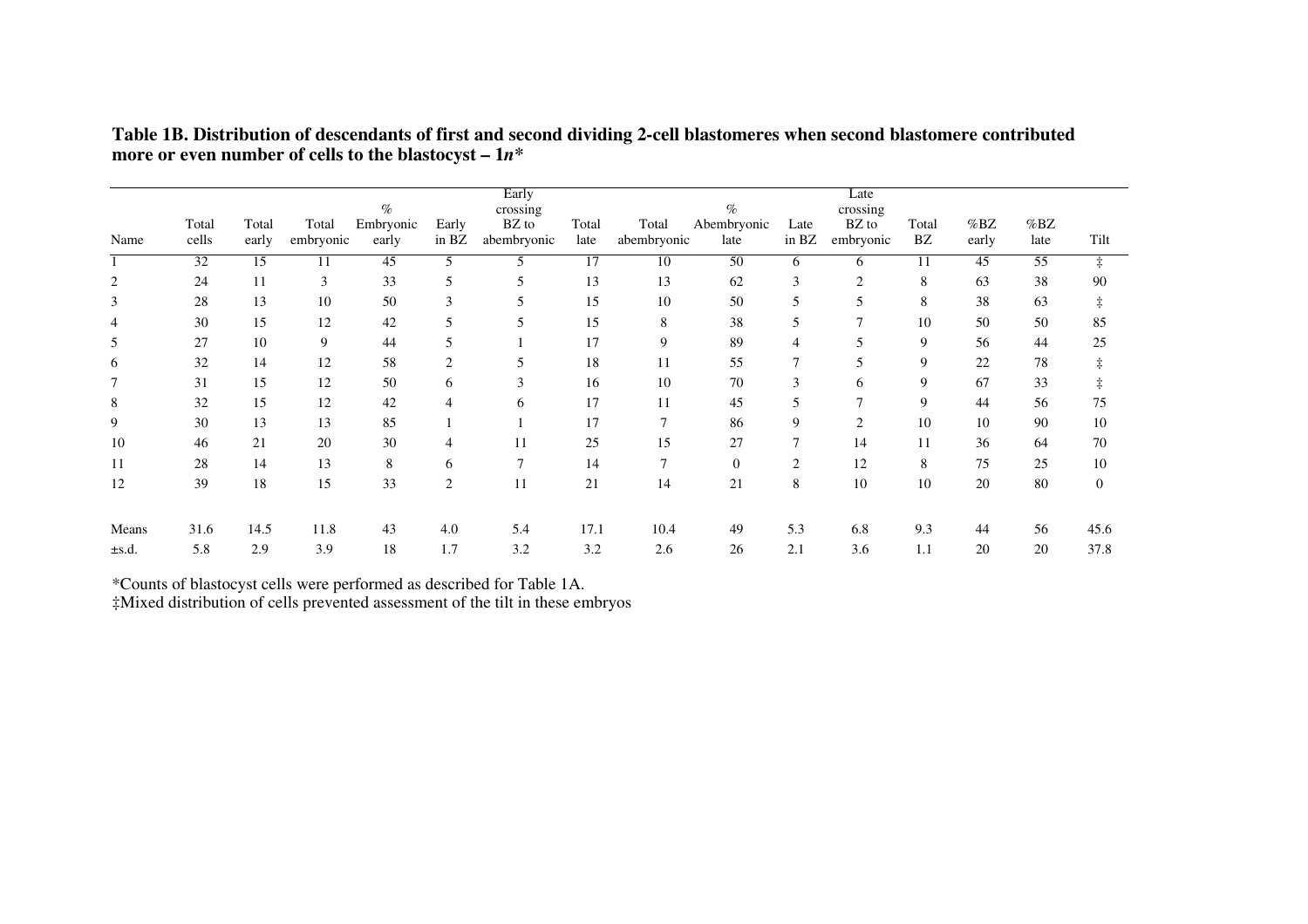# **Table 2A. Distribution of descendants of first and second dividing 2-cell blastomeres when first blastomere contributed more cells to the blastocyst – 2** *<sup>n</sup>* **CD\***

|       |       |       |           |               |         | Early       |       |             |               |                | Late           |       |       |      |      |
|-------|-------|-------|-----------|---------------|---------|-------------|-------|-------------|---------------|----------------|----------------|-------|-------|------|------|
|       |       |       |           | $\frac{0}{0}$ |         | crossing    |       |             | $\frac{0}{0}$ |                | crossing       |       |       |      |      |
|       | Total | Total | Total     | Embryonic     | Early   | BZ to       | Total | Total       | Abembryonic   | Late           | BZ to          | Total | %BZ   | %BZ  |      |
| Name  | cells | early | embryonic | early         | in $BZ$ | abembryonic | late  | abembryonic | late          | in BZ          | embryonic      | BZ    | early | late | Tilt |
|       | 32    | 18    | 13        | 100           | 4       | 1           | 14    | 8           | 88            | $\overline{7}$ | 0              | 11    | 36    | 64   | 10   |
| 2     | 39    | 20    | 20        | 25            | 7       | 8           | 19    | 8           | 0             | 4              | 15             | 11    | 64    | 36   | 43   |
| 3     | 37    | 21    | 18        | 83            | 6       | 0           | 16    | 8           | 100           | 5              | 3              | 11    | 55    | 45   | 35   |
| 4     | 43    | 22    | 16        | 75            | 7       | 3           | 21    | 13          | 77            | 7              | 4              | 14    | 50    | 50   | 45   |
| 5     | 40    | 21    | 17        | 71            | 6       | 3           | 19    | 11          | 73            | 6              | 5              | 12    | 50    | 50   | 8    |
| 6     | 39    | 21    | 14        | 71            | 6       | 5           | 18    | 12          | 58            | 7              | 4              | 13    | 46    | 54   | 20   |
|       | 42    | 22    | 14        | 79            | 7       | 4           | 20    | 14          | 71            |                | 3              | 14    | 50    | 50   | 19   |
| 8     | 40    | 21    | 15        | 67            | 6       | 5           | 19    | 14          | 64            | 5              | 5              | 11    | 55    | 45   | 50   |
| 9     | 43    | 23    | 17        | 65            | 6       | 6           | 20    | 13          | 54            | 7              | 6              | 13    | 46    | 54   | 70   |
| 10    | 41    | 22    | 14        | 86            | 5       | 5           | 19    | 15          | 67            | 7              | $\overline{c}$ | 12    | 42    | 58   | 60   |
| 11    | 47    | 24    | 26        | 31            | 8       | 8           | 23    | 9           | 11            | 4              | 18             | 12    | 67    | 33   | 89   |
| 12    | 35    | 18    | 15        | 53            | 6       | 4           | 17    | 9           | 56            | 5              | 7              | 11    | 55    | 45   | 44   |
| 13    | 33    | 17    | 15        | 67            | 4       | 3           | 16    | 8           | 63            | 6              | 5              | 10    | 40    | 60   | 70   |
| Means | 39.3  | 20.8  | 16.5      | 67            | 6.0     | 4.2         | 18.5  | 10.9        | 60            | 5.9            | 5.9            | 11.9  | 50    | 50   | 43.3 |
| ±s.d. | 4.2   | 2.0   | 3.5       | 21            | 1.2     | 2.4         | 2.4   | 2.7         | 27            | 1.2            | 5.1            | 1.3   | 9     | 9    | 24.8 |

\*Counts of blastocyst cells were performed as described for Table 1A.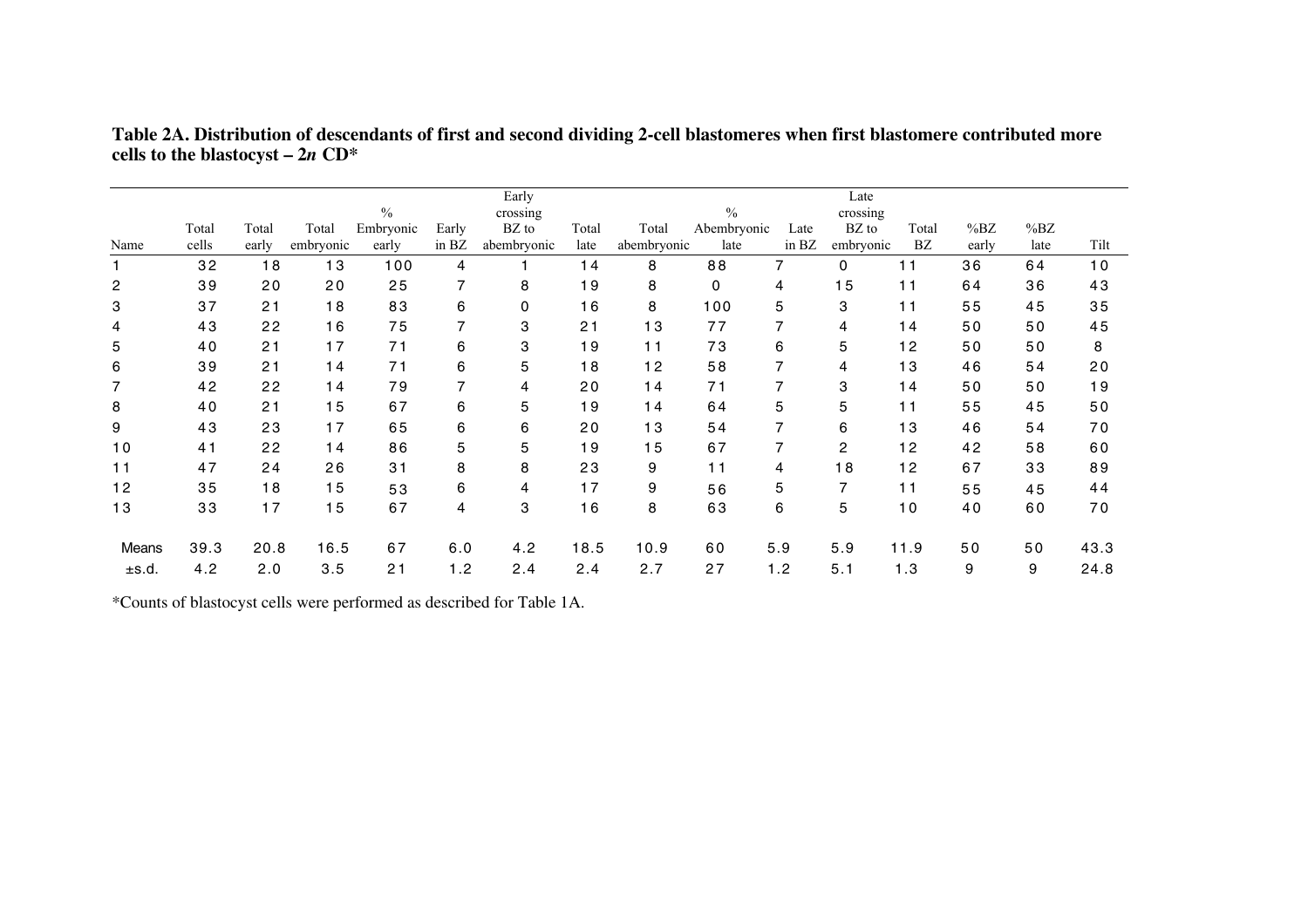## **Table 2B. Distribution of descendants of first and second dividing 2-cell blastomeres when second blastomere contributed more or even number of cells to the blastocyst – 2** *<sup>n</sup>* **CD\***

|            |       |       |           |           |         | Early          |       |             |             |                | Late          |       |       |      |              |
|------------|-------|-------|-----------|-----------|---------|----------------|-------|-------------|-------------|----------------|---------------|-------|-------|------|--------------|
|            |       |       |           | $\%$      |         | crossing       |       |             | $\%$        |                | crossing      |       |       |      |              |
|            | Total | Total | Total     | Embryonic | Early   | BZ to          | Total | Total       | Abembryonic | Late           | BZ to         | Total | % BZ  | % BZ |              |
| Name       | cells | early | embryonic | early     | in $BZ$ | abembryonic    | late  | abembryonic | late        | in BZ          | embryonic     | BZ    | early | late | Tilt         |
|            | 31    | 15    | 15        | 60        | 3       | 3              | 16    |             | 57          | 6              | 6.            | 9     | 33    | 67   | 67           |
|            | 42    | 20    | 20        | 60        | 6       | $\overline{c}$ | 22    | 8           | 75          | 8              | 8             | 14    | 43    | 57   | 90           |
| 3          | 36    | 17    | 13        | 54        | 6       | $\overline{4}$ | 19    | 11          | 64          | 6              | 6             | 12    | 50    | 50   | 75           |
|            | 34    | 16    | 14        | 36        | 4       | 7              | 18    | 11          | 36          | 5              | 9             | 9     | 44    | 56   | 45           |
| 5          | 36    | 18    | 14        | 71        | 5       | 3              | 18    | 12          | 75          | 5              | 4             | 10    | 50    | 50   | $\mathbf{0}$ |
| 6          | 34    | 17    | 11        | 64        | 6       | $\overline{4}$ | 17    | 11          | 64          | 6              | 4             | 12    | 50    | 50   | 19           |
| 7          | 43    | 21    | 17        | 76        | 6       | 2              | 22    | 14          | 86          | 6              | 4             | 12    | 50    | 50   | 10           |
| 8          | 42    | 20    | 17        | 59        | 4       | 6              | 22    | 14          | 57          | $\overline{7}$ | $\mathcal{I}$ | 11    | 36    | 64   | 80           |
| 9          | 50    | 25    | 22        | 36        | 7       | 10             | 25    | 15          | 33          | 6              | 14            | 13    | 54    | 46   | 50           |
| 10         | 35    | 17    | 12        | 50        | 5       | 6              | 18    | 13          | 54          | 5              | 6             | 10    | 50    | 50   | $\ddagger$   |
| 11         | 38    | 18    | 14        | 50        | 6       | 5              | 20    | 12          | 58          | 6              | $\tau$        | 12    | 50    | 50   | 72           |
| Means      | 38.3  | 18.5  | 15.4      | 56        | 5.3     | 4.7            | 19.7  | 11.6        | 60          | 6.0            | 6.8           | 11.3  | 46    | 54   | 48.4         |
| $\pm$ s.d. | 6.0   | 2.8   | 3.4       | 13        | 1.2     | 2.4            | 2.7   | 2.5         | 16          | 0.9            | 2.9           | 1.6   | 6     | 6    | 32.6         |

\*Counts of blastocyst cells were performed as described for Table 1A. ‡Mixed distribution of cells prevented assessment of the tilt in these embryos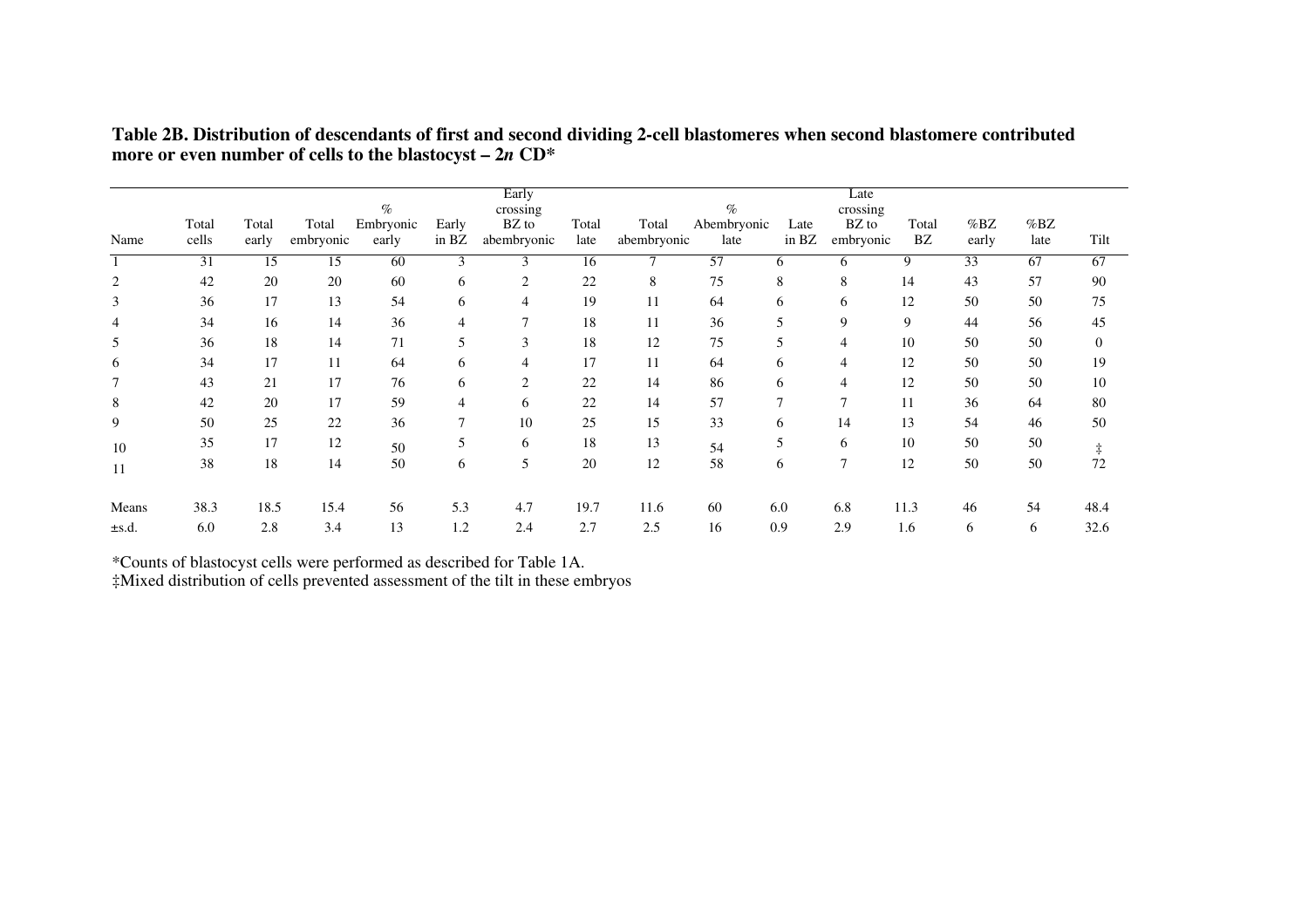**Table 3A. Distribution of descendants of first and second dividing 2-cell blastomeres when first blastomere contributed more cells to the blastocyst – 2** *<sup>n</sup>* **PB\***

| Name           | Total<br>cells | Total<br>early | Total<br>embryonic | $\%$<br>Embryonic<br>early | Early<br>in BZ | Early<br>crossing<br>BZ to<br>abembryonic | Total<br>late | Total<br>abembryonic | $\%$<br>Abembryonic<br>late | Late<br>in BZ  | Late<br>crossing<br>BZ to<br>embryonic | Total<br>$\mathbf{B}\mathbf{Z}$ | % BZ<br>early | $\%{\rm BZ}$<br>late | Tilt                                          |
|----------------|----------------|----------------|--------------------|----------------------------|----------------|-------------------------------------------|---------------|----------------------|-----------------------------|----------------|----------------------------------------|---------------------------------|---------------|----------------------|-----------------------------------------------|
| -1             | 38             | 21             | $\overline{14}$    | 86                         | 7              | 2                                         | 17            | 13                   | 85                          | $\overline{4}$ | 2                                      | 11                              | 64            | 36                   | 32                                            |
| $\overline{2}$ | 47             | 24             | 21                 | 67                         | 6              | $\mathfrak 3$                             | 23            | 12                   | 75                          | $\overline{7}$ | 7                                      | 13                              | 46            | 54                   | 56                                            |
| 3              | 36             | 19             | 16                 | 75                         | 3              | $\overline{4}$                            | 17            | 10                   | 60                          | $\overline{7}$ | $\overline{4}$                         | 10                              | 30            | 70                   | 24                                            |
| 4              | 31             | 16             | 12                 | 67                         | 4              | $\overline{4}$                            | 15            | 9                    | 56                          | 6              | 4                                      | 10                              | 40            | 60                   | 88                                            |
| 5              | 43             | 22             | 22                 | 64                         | 5              | 3                                         | 21            | 10                   | 70                          | 6              | 8                                      | 11                              | 45            | 55                   | 50                                            |
| 6              | 46             | 24             | 24                 | 63                         | 7              | $\overline{2}$                            | 22            | 9                    | 78                          | 6              | 9                                      | 13                              | 54            | 46                   | $\boldsymbol{0}$                              |
| 7              | 34             | 19             | 15                 | 87                         | 4              | $\overline{c}$                            | 15            | 10                   | 80                          | 5              | $\sqrt{2}$                             | 9                               | 44            | 56                   | 20                                            |
| 8              | 32             | 17             | 13                 | 77                         | 5              | $\boldsymbol{2}$                          | 15            | $10\,$               | 80                          | $\overline{4}$ | 3                                      | 9                               | 56            | 44                   | $\boldsymbol{0}$                              |
| 9              | 28             | 15             | $12\,$             | 75                         | 4              | $\boldsymbol{2}$                          | 13            | 8                    | 75                          | $\overline{4}$ | 3                                      | $\,$ 8 $\,$                     | 50            | 50                   | $\boldsymbol{0}$                              |
| 10             | 34             | $20\,$         | 13                 | 69                         | 7              | $\overline{4}$                            | 14            | 10                   | 60                          | $\overline{4}$ | 4                                      | 11                              | 64            | 36                   | 35                                            |
| 11             | 35             | 22             | 14                 | 50                         | 5              | 10                                        | 13            | 11                   | 9                           | 5              | 7                                      | 10                              | 50            | 50                   | 43                                            |
| 12             | 34             | 18             | 13                 | 54                         | 5              | 6                                         | 16            | 11                   | 45                          | 5              | 6                                      | 10                              | 50            | 50                   | 40                                            |
| 13             | 31             | 16             | 15                 | 53                         | 5              | 3                                         | 15            | 8                    | 63                          | 3              | 7                                      | 8                               | 63            | 38                   | 84                                            |
| 14             | 53             | $28\,$         | 30                 | 53                         | 8              | $\overline{4}$                            | 25            | 10                   | 60                          | 5              | 14                                     | 13                              | 62            | $38\,$               | 35                                            |
| 15             | 43             | 22             | 19                 | 42                         | 7              | $\overline{7}$                            | 21            | 12                   | 42                          | 5              | 11                                     | 12                              | 58            | 42                   | 87                                            |
| 16             | 39             | 21             | 19                 | 42                         | 6              | $\overline{7}$                            | 18            | 8                    | 13                          | 6              | 11                                     | 12                              | 50            | 50                   | 27                                            |
| 17             | 35             | 21             | 15                 | 73                         | 5              | 5                                         | 14            | 10                   | 50                          | 5              | 4                                      | 10                              | 50            | 50                   | 87                                            |
| 18             | 43             | 24             | 19                 | 53                         | 7              | $\overline{7}$                            | 19            | 12                   | 42                          | 5              | 9                                      | 12                              | 58            | 42                   | 71                                            |
| 19             | 42             | 24             | 20                 | 90                         | 5              | $\mathbf{1}$                              | 18            | 11                   | 91                          | 6              | $\overline{c}$                         | 11                              | 45            | 55                   | $\boldsymbol{0}$                              |
| $20\,$         | 24             | 14             | 11                 | 55                         | 3              | 5                                         | 10            | 6                    | 17                          | $\overline{4}$ | 5                                      | 7                               | 43            | 57                   |                                               |
| 21             | 32             | 20             | 17                 | 88                         | 1              | 4                                         | 12            | 7                    | 43                          | $\tau$         | $\overline{c}$                         | $\,$ 8 $\,$                     | 13            | 88                   | $\begin{array}{c} \ddagger \\ 39 \end{array}$ |
| 22             | 32             | 17             | 15                 | 80                         | 3              | $\mathbf{2}$                              | 15            | 8                    | 75                          | 6              | $\mathfrak{Z}$                         | 9                               | 33            | 67                   | 26                                            |
| Means          | 36.9           | 20.2           | 16.8               | 66                         | 5.1            | 4.0                                       | 16.7          | 9.8                  | 58                          | 5.2            | 5.8                                    | 10.3                            | 49            | 51                   | 39.7                                          |
| $\pm$ s.d.     | 6.9            | 3.5            | 4.6                | 15                         | 1.7            | 2.2                                       | 3.8           | 1.8                  | 23                          | 1.1            | 3.4                                    | 1.8                             | 12            | 12                   | 30.3                                          |

\*Counts of blastocyst cells were performed as described for Table 1A.

‡Mixed distribution of cells prevented assessment of the tilt in these embryos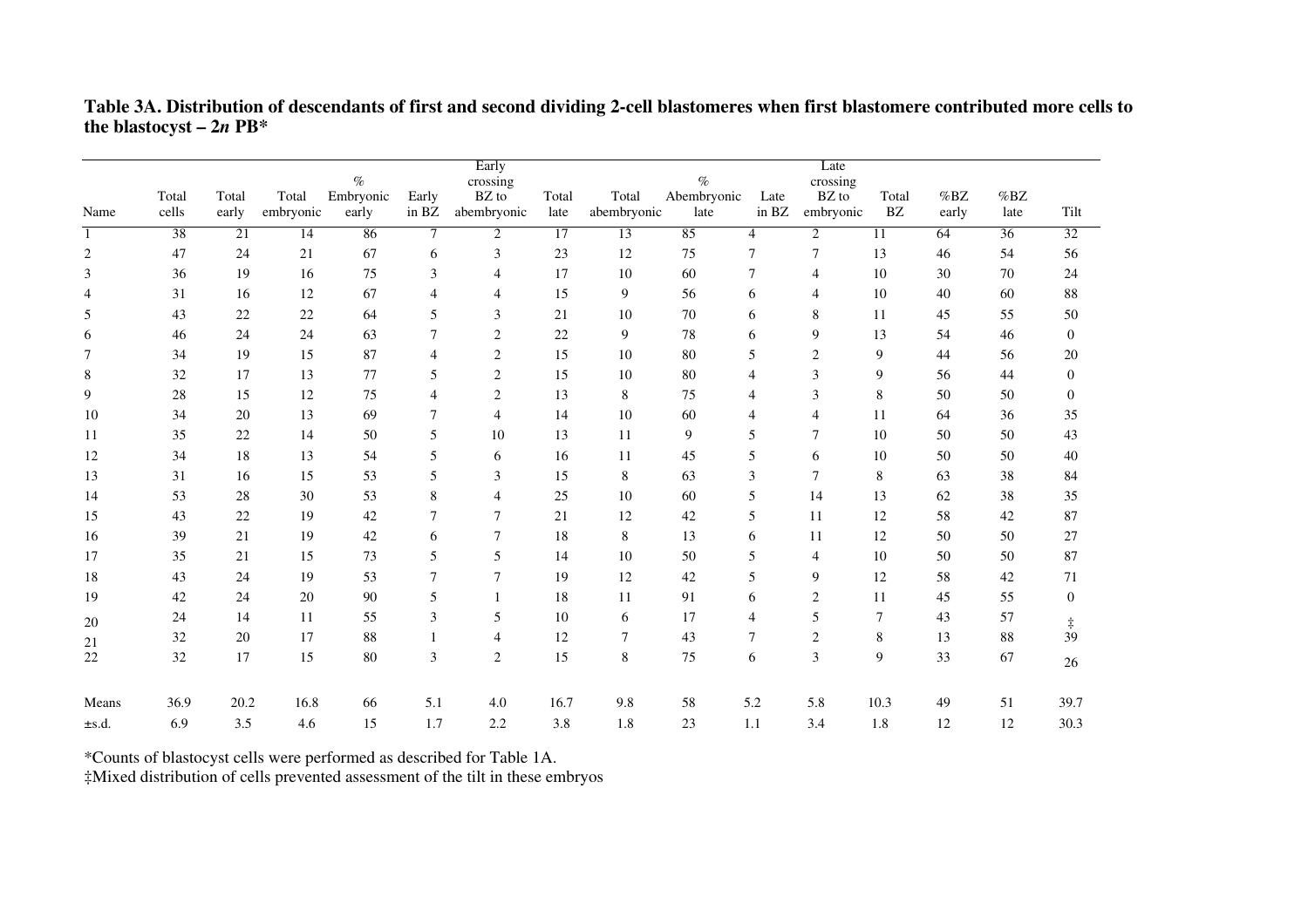## **Table 3B. Distribution of descendants of first and second dividing 2-cell blastomeres when second blastomere contributed more or even number of cells to the blastocyst – 2** *<sup>n</sup>* **PB\***

|                |       |       |           |              |         | Early          |                 |             |              |                | Late      |        |       |      |                |
|----------------|-------|-------|-----------|--------------|---------|----------------|-----------------|-------------|--------------|----------------|-----------|--------|-------|------|----------------|
|                |       |       |           | $\%$         |         | crossing       |                 |             | $\%$         |                | crossing  |        |       |      |                |
|                | Total | Total | Total     | Embryonic    | Early   | BZ to          | Total           | Total       | Abembryonic  | Late           | BZ to     | Total  | % BZ  | % BZ |                |
| Name           | cells | early | embryonic | early        | in $BZ$ | abembryonic    | late            | abembryonic | late         | in $BZ$        | embryonic | BZ     | early | late | Tilt           |
|                | 46    | 20    | 22        | 14           |         | 10             | $\overline{26}$ | 11          | 9            | 6              | 19        | 13     | 54    | 46   | 17             |
| 2              | 38    | 19    | 14        | 71           |         | $\overline{2}$ | 19              | 12          | 83           | 5              | 4         | 12     | 58    | 42   | $\overline{0}$ |
| 3              | 41    | 20    | 15        | 53           | 8       | 4              | 21              | 13          | 69           | 5              | 7         | 13     | 62    | 38   | 51             |
| $\overline{4}$ | 38    | 18    | 16        | 31           | 6       | 7              | 20              | 10          | 30           | 6              | 11        | 12     | 50    | 50   | 30             |
| 5              | 24    | 10    | 10        | 30           | 4       | 3              | 14              | 6           | 50           | 4              | $\tau$    | 8      | 50    | 50   | 35             |
| 6              | 38    | 15    | 16        | 38           | 5       | 4              | 23              | 10          | 60           | $\tau$         | 10        | 12     | 42    | 58   | 69             |
| $\overline{7}$ | 28    | 11    | 15        | $\mathbf{0}$ | 5.      | 6              | 17              | 6           | $\mathbf{0}$ | $\overline{c}$ | 15        | $\tau$ | 71    | 29   | 35             |
| 8              | 32    | 16    | 13        | 15           |         | 9              | 16              | 10          | 10           | $\overline{4}$ | 11        | 9      | 56    | 44   | 25             |
| 9              | 29    | 14    | 15        | 73           | 2       |                | 15              | 6           | 83           | 6              | 4         | 8      | 25    | 75   | 41             |
| 10             | 34    | 14    | 14        | $\tau$       | 5       | 8              | 20              | 11          | 27           | $\overline{4}$ | 13        | 9      | 56    | 44   | 34             |
| 11             | 30    | 12    | 12        | 67           | 2       | $\overline{2}$ | 18              | 9           | 78           | $\tau$         | 4         | 9      | 22    | 78   | $\overline{0}$ |
| Means          | 34.4  | 15.4  | 14.7      | 36           | 5.1     | 5.1            | 19.0            | 9.5         | 45           | 5.1            | 9.5       | 10.2   | 50    | 50   | 30.6           |
| $\pm$ s.d.     | 6.5   | 3.6   | 3.0       | 26           | 1.9     | 3.1            | 3.5             | 2.5         | 32           | 1.5            | 4.9       | 2.2    | 15    | 15   | 20.3           |

\*Counts of blastocyst cells were performed as described for Table 1A.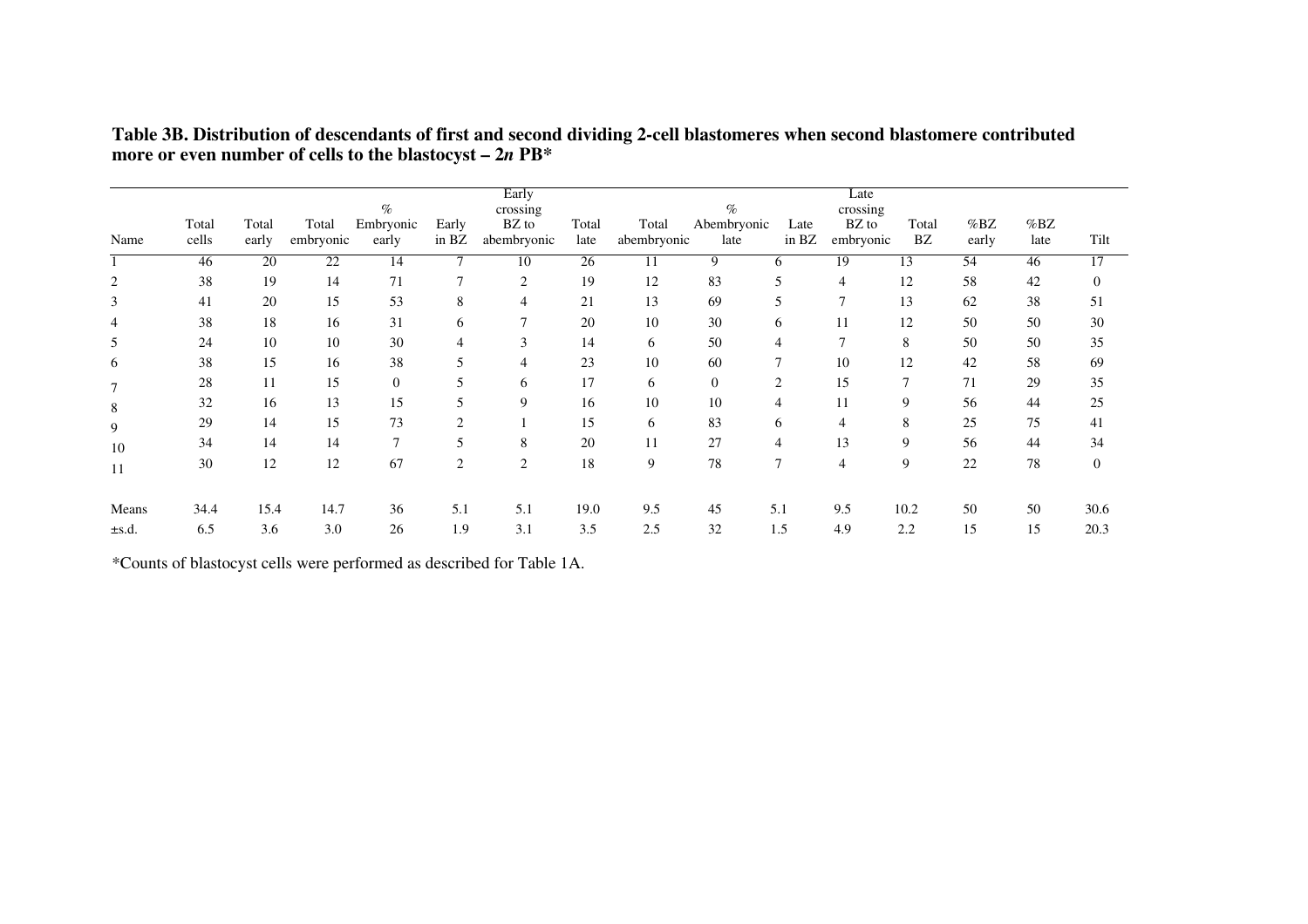### **Table 4A. Distribution of descendants of first and second dividing 2-cell blastomeres when first blastomere contributed more cells to the blastocyst – NO SEP\***

|            |                |                |                    | $\%$               |                  | Early<br>crossing      |               |                      | $\%$                |                | Late<br>crossing   |             |               |              |            |
|------------|----------------|----------------|--------------------|--------------------|------------------|------------------------|---------------|----------------------|---------------------|----------------|--------------------|-------------|---------------|--------------|------------|
| Name       | Total<br>cells | Total<br>early | Total<br>embryonic | Embryonic<br>early | Early<br>in $BZ$ | $BZ$ to<br>abembryonic | Total<br>late | Total<br>abembryonic | Abembryonic<br>late | Late<br>in BZ  | BZ to<br>embryonic | Total<br>BZ | % BZ<br>early | % BZ<br>late | Tilt       |
|            | 31             | 17             | 13                 | 54                 | 6                | 4                      | 14            | 8                    | 50                  | 4              | 6                  | 10          | 60            | 40           | $\ddagger$ |
|            | 38             | 21             | 14                 | 50                 |                  | 7                      | 17            | 12                   | 42                  | 5              | 7                  | 12          | 58            | 42           | 72         |
| 3          | 39             | 22             | 15                 | 27                 | 8                | 10                     | 17            | 11                   | 9                   | 5              | 11                 | 13          | 62            | 38           | 17         |
|            | 27             | 14             | 12                 | 25                 | 4                | 7                      | 13            | 7                    | $\mathbf{0}$        | 4              | 9                  | 8           | 50            | 50           | 17         |
| ,          | 41             | 21             | 16                 | 63                 | 7                | $\overline{4}$         | 20            | 12                   | 67                  | 6              | 6                  | 13          | 54            | 46           | $\ddagger$ |
| 6          | 31             | 16             | 12                 | 25                 | 5.               | 8                      | 15            | 10                   | 20                  | $\overline{4}$ | 9                  | 9           | 56            | 44           | 15         |
|            | 30             | 17             | 12                 | 58                 | 5                | 5                      | 13            | 9                    | 44                  | 4              | 5                  | 9           | 56            | 44           | 80         |
| 8          | 32             | 19             | 14                 | 86                 |                  | 3                      | 13            | 10                   | 70                  | 4              | $\overline{c}$     | 8           | 50            | 50           | $\ddagger$ |
| 9          | 34             | 19             | 15                 | 47                 | 6                | 6                      | 15            | 9                    | 33                  | 4              | 8                  | 10          | 60            | 40           |            |
| 10         | 27             | 14             | 10                 | 80                 |                  | $\overline{2}$         | 13            | 9                    | 78                  | 4              | 2                  | 8           | 50            | 50           | $\Omega$   |
| 11         | 36             | 21             | 13                 | 85                 | 6                | $\overline{4}$         | 15            | 12                   | 67                  | 5              | 2                  | 11          | 55            | 45           | 15         |
| 12         | 27             | 14             | 11                 | 55                 | 5                | 3                      | 13            | 8                    | 63                  | 3              | 5                  | 8           | 63            | 38           | 90         |
| 13         | 34             | 18             | 13                 | 23                 | 6                | 9                      | 16            | 11                   | 18                  | 4              | 10                 | 10          | 60            | 40           | 40         |
| 14         | 37             | 20             | 15                 | 60                 | 4                | $\overline{7}$         | 17            | 11                   | 36                  | $\overline{7}$ | 6                  | 11          | 36            | 64           | 60         |
| Means      | 33.1           | 18.1           | 13.2               | 53                 | 5.5              | 5.6                    | 15.1          | 9.9                  | 43                  | 4.5            | 6.3                | 10.0        | 55            | 45           | 40.6       |
| $\pm$ s.d. | 4.6            | 2.8            | 1.7                | 22                 | 1.3              | 2.4                    | 2.1           | 1.6                  | 24                  | 1.0            | 2.9                | 1.8         | 7             | 7            | 32.3       |

\*Counts of blastocyst cells were performed as described for Table 1A. ‡ Mixed distribution of cells prevented assessment of the tilt in these embryos

SEP, sperm entry position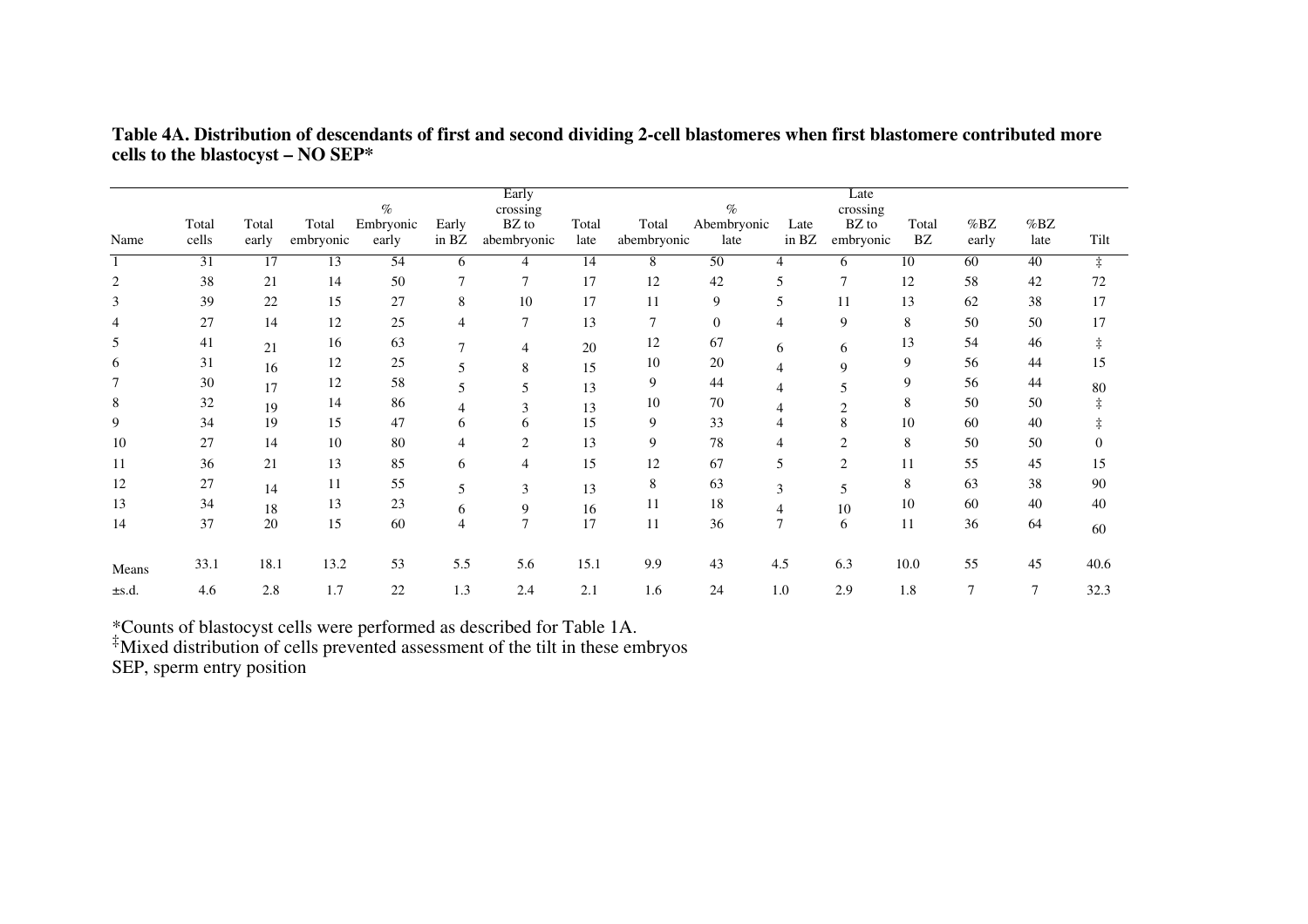### **Table 4B. Distribution of descendants of first and second dividing 2-cell blastomeres when second blastomere contributed more or even number of cells to the blastocyst – NO SEP\***

|            |       |       |           |           |         | Early          |                 |             |                 |                | Late      |       |                 |      |            |
|------------|-------|-------|-----------|-----------|---------|----------------|-----------------|-------------|-----------------|----------------|-----------|-------|-----------------|------|------------|
|            |       |       |           | $\%$      |         | crossing       |                 |             | $\%$            |                | crossing  |       |                 |      |            |
|            | Total | Total | Total     | Embryonic | Early   | BZ to          | Total           | Total       | Abembryonic     | Late           | BZ to     | Total | % BZ            | % BZ |            |
| Name       | cells | early | embryonic | early     | in $BZ$ | abembryonic    | late            | abembryonic | late            | in BZ          | embryonic | BZ    | early           | late | Tilt       |
|            | 33    | 16    | 12        | 50        | 3       |                | $\overline{17}$ | 11          | $\overline{36}$ | 7              | 6.        | 10    | $\overline{30}$ | 70   | 54         |
|            | 32    | 16    | 14        | 64        | 3       | 4              | 16              | 9           | 56              | 6              | 5         | 9     | 33              | 67   | 42         |
| 3          | 31    | 15    | 13        | 46        | 2       | $\overline{7}$ | 16              | 10          | 30              | 6              | $\tau$    | 8     | 25              | 75   | 60         |
|            | 33    | 14    | 16        | 38        | 2       | 6              | 19              | 8           | 25              | $\tau$         | 10        | 9     | 22              | 78   | $\ddagger$ |
| 5          | 27    | 13    | 11        | 36        | 4       | 5              | 14              | 8           | 38              | 4              | 7         | 8     | 50              | 50   | 84         |
| 6          | 42    | 17    | 18        | 33        |         | 6              | 25              | 12          | 50              |                | 12        | 12    | 42              | 58   | $\ddagger$ |
|            | 25    | 11    | 9         | 67        | 3       | 2              | 14              | 8           | 75              | 5              | 3         | 8     | 38              | 63   | 20         |
| 8          | 33    | 16    | 15        | 73        | 5       | $\mathbf{0}$   | 17              | 8           | 100             | $\overline{5}$ | 4         | 10    | 50              | 50   | 20         |
| 9          | 30    | 14    | 12        | 33        |         | 6              | 16              | 10          | 40              |                | 8         | 8     | 50              | 50   | 40         |
| 10         | 30    | 14    | 12        | 67        | 3       | 3              | 16              | 11          | 73              |                |           |       | 43              | 57   | 85         |
|            | 30    | 13    | 12        | 33        |         | 5              | 17              | 10          | 50              |                | 8         | 8     | 50              | 50   | 89         |
| 12         | 31    | 15    | 15        | 47        | 4       | 4              | 16              | 7           | 43              | 5              | 8         | 9     | 44              | 56   | 82         |
| 13         | 32    | 16    | 15        | 80        | 3       |                | 16              | 8           | 88              | 6              | 3         | 9     | 33              | 67   | 33         |
| Means      | 31.5  | 14.6  | 13.4      | 51        | 3.5     | 4.3            | 16.8            | 9.2         | 54              | 5.4            | 6.5       | 8.8   | 39              | 61   | 55.4       |
| $\pm$ s.d. | 4.0   | 1.7   | 2.4       | 17        | 1.0     | 2.3            | 2.8             | 1.5         | 23              | 1.2            | 2.7       | 1.3   | 10              | 10   | 26.4       |

\*Counts of blastocyst cells were performed as described for Table 1A. ‡Mixed distribution of cells prevented assessment of the tilt in these embryos SEP, sperm entry position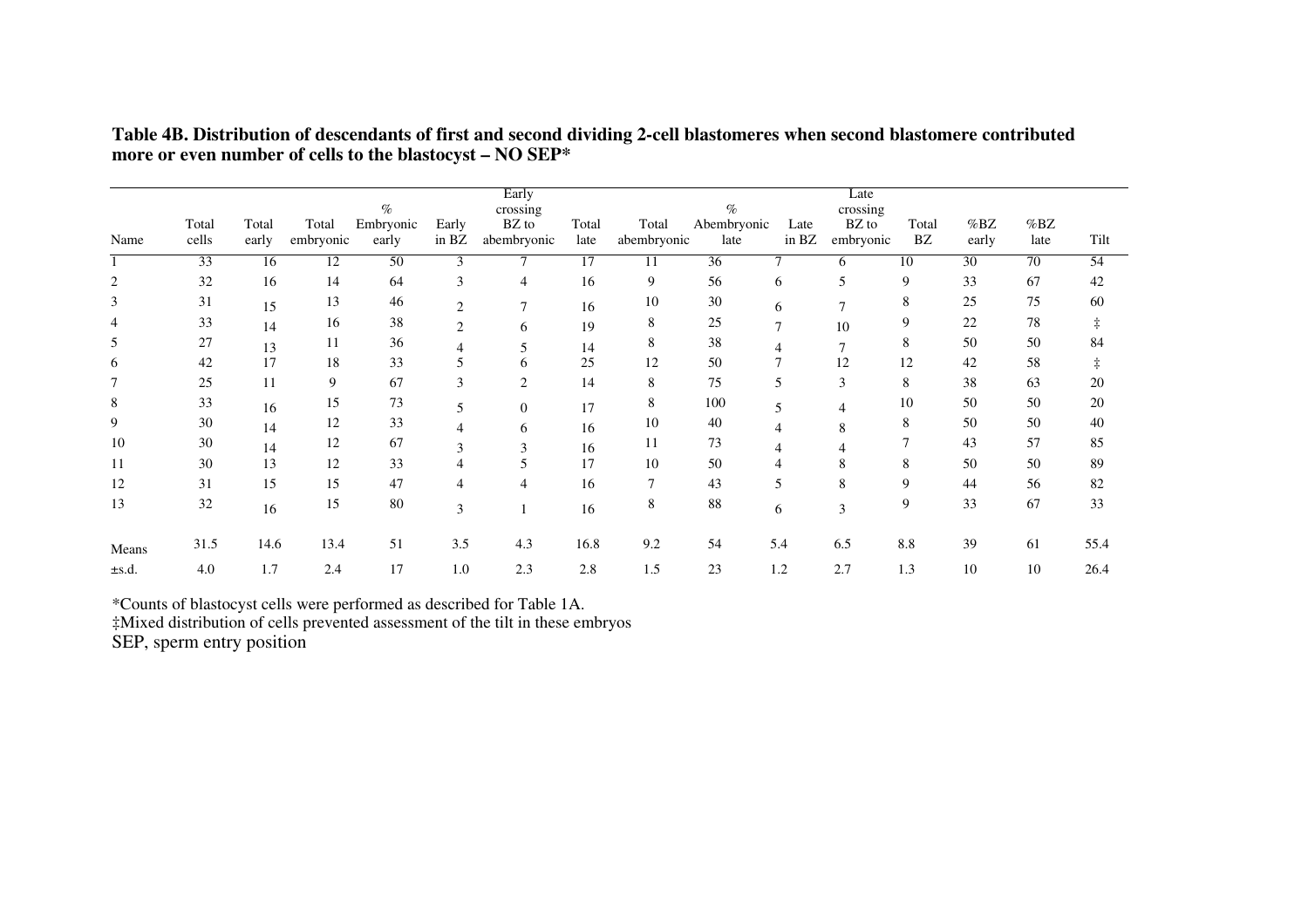### **Table 5A. Distribution of descendants of first and second dividing 2-cell blastomeres when first blastomere contributed more cells to the blastocyst – control NO SEP\***

|            |        |       |           |           |                | Early          |       |             |             |                | Late           |       |       |      |                |
|------------|--------|-------|-----------|-----------|----------------|----------------|-------|-------------|-------------|----------------|----------------|-------|-------|------|----------------|
|            |        |       |           | $\%$      |                | crossing       |       |             | $\%$        |                | crossing       |       |       |      |                |
|            | Total  | Total | Total     | Embryonic | Early          | BZ to          | Total | Total       | Abembryonic | Late           | BZ to          | Total | % BZ  | % BZ |                |
| Name       | cells  | early | embryonic | early     | in $BZ$        | abembryonic    | late  | abembryonic | late        | in BZ          | embryonic      | BZ    | early | late | Tilt           |
|            | 23     | 12    | 10        | 100       | $\overline{2}$ | $\overline{0}$ | 11    | 6           | 100         | 5              | $\overline{0}$ | 7     | 29    | 71   | $\overline{0}$ |
| 2          | 26     | 14    | 10        | 100       | 4              | $\mathbf{0}$   | 12    | 8           | 100         | $\overline{4}$ | $\overline{0}$ | 8     | 50    | 50   | 24             |
| 3          | $26\,$ | 15    | 14        | 86        | 3              | $\Omega$       | 11    | 5           | 100         | $\overline{4}$ | $\overline{2}$ | 7     | 43    | 57   | 28             |
|            | 26     | 14    | 8         | 88        | 3              | 4              | 12    | 11          | 64          | $\overline{4}$ |                | 7     | 43    | 57   | 52             |
| 5          | 26     | 16    | 12        | 92        | 3              | $\overline{c}$ | 10    | 7           | 71          | $\overline{4}$ |                | 7     | 43    | 57   | 48             |
| 6          | 32     | 18    | 16        | 69        | 3              | 4              | 14    | 7           | 43          | 6              | 5              | 9     | 33    | 67   | 54             |
|            | 28     | 16    | 9         | 100       | 3              | 4              | 12    | 12          | 67          | 4              | $\Omega$       | 7     | 43    | 57   | 50             |
| 8          | 24     | 15    | 13        | 92        | 3              | $\theta$       | 9     | 4           | 100         | 4              |                | 7     | 43    | 57   | 11             |
| 9          | 36     | 20    | 17        | 82        |                | $\overline{2}$ | 16    | 9           | 78          | 6              |                | 10    | 40    | 60   | 28             |
| 10         | 26     | 14    | 10        | 90        | 4              |                | 12    | 8           | 88          | $\overline{4}$ |                | 8     | 50    | 50   | 18             |
| 11         | 45     | 25    | 17        | 82        | 9              | $\overline{c}$ | 20    | 16          | 88          | 3              | 3              | 12    | 75    | 25   | 27             |
| 12         | 33     | 18    | 16        | 75        | 3              | 3              | 15    | 8           | 63          | 6              |                | 9     | 33    | 67   | 35             |
| 13         | 37     | 19    | 15        | 87        | 6              | $\overline{0}$ | 18    | $10\,$      | 100         | 6              | $\overline{2}$ | 12    | 50    | 50   | 20             |
| 14         | 45     | 27    | 21        | 90        | 5              | 3              | 18    | 12          | 75          | $\tau$         | $\overline{2}$ | 12    | 42    | 58   | 26             |
| 15         | 37     | 22    | 13        | 62        | 6              | 8              | 15    | 12          | 33          | 6              | 5              | 12    | 50    | 50   | 64             |
| 16         | 29     | 15    | 9         | 33        | 5              | 7              | 14    | 10          | 30          | 5              | 6              | 10    | 50    | 50   | 18             |
| 17         | 38     | 20    | 15        | 93        | 5              | 1              | 18    | 12          | 92          | 6              |                | 11    | 45    | 55   | 11             |
| Means      | 31.6   | 17.6  | 13.2      | 84        | 4.2            | 2.4            | 13.9  | 9.2         | 76          | 4.9            | 2.2            | 9.1   | 45    | 55   | 30.2           |
| $\pm$ s.d. | 6.8    | 4.1   | 3.6       | 17        | 1.7            | 2.4            | 3.2   | 3.1         | 24          | 1.1            | 1.9            | 2.1   | 10    | 10   | 17.8           |

\*Counts of blastocyst cells were performed as described for Table 1A. SEP, sperm entry position